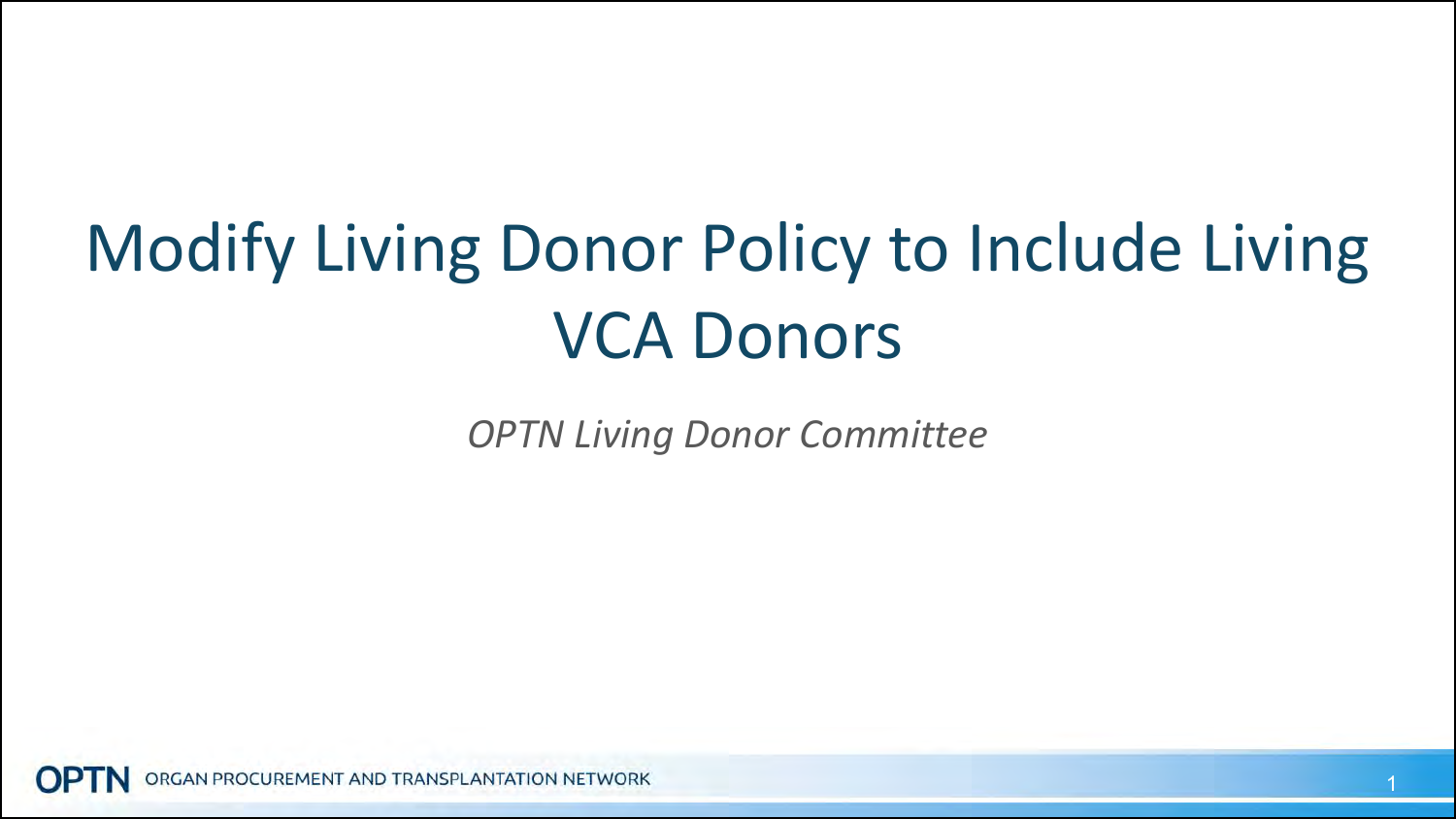### Purpose of Proposal

- **Establish safeguards for living VCA donors**
- **EXP** Create living donor compliance standards for VCA programs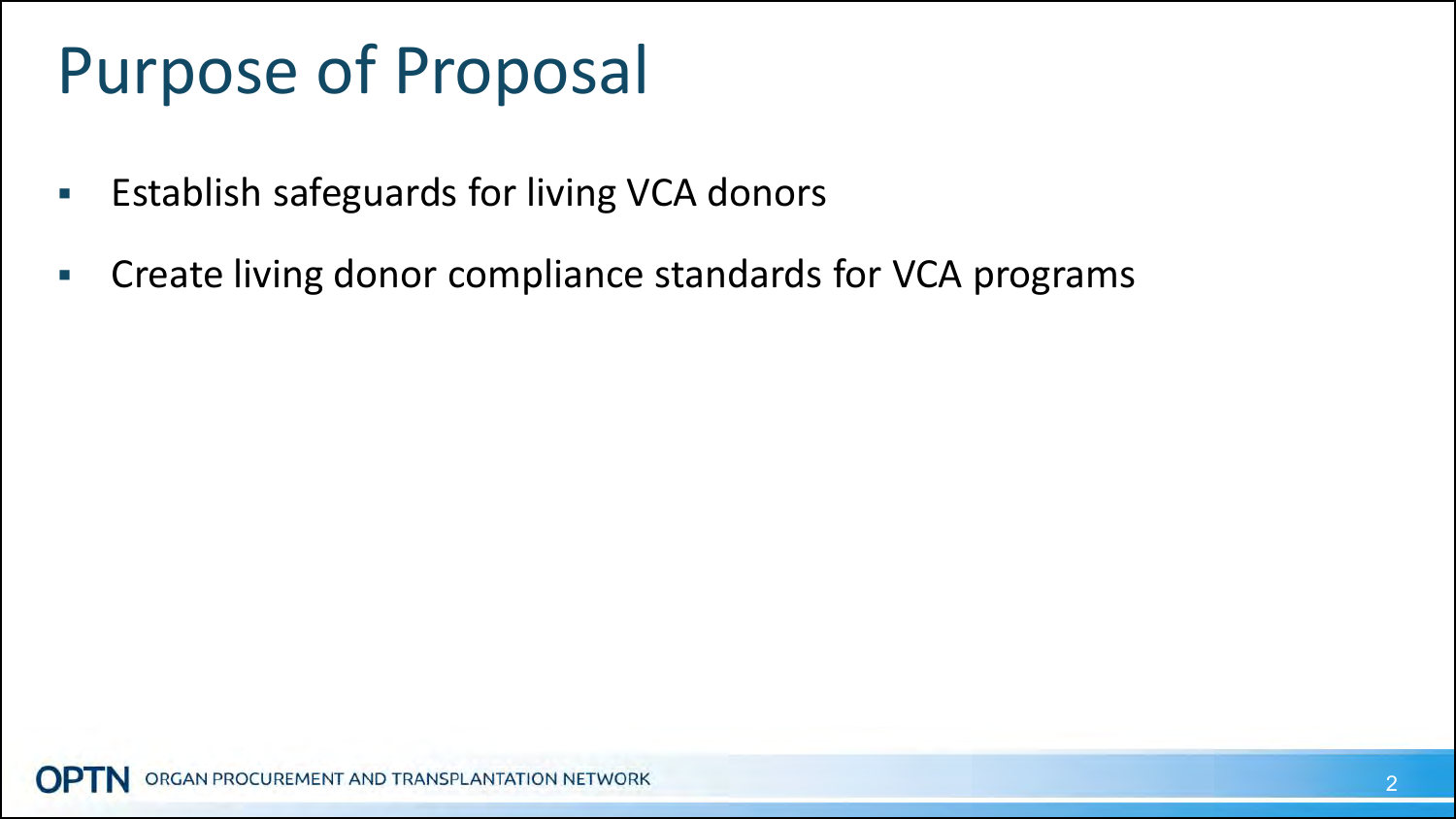### Proposal

- Expands living donation policy to cover all living donors, including VCA
- **VCA specific elements added to:** 
	- **Informed Consent Requirements**
	- Medical Evaluation Requirements
- This proposal does not change general living donor requirements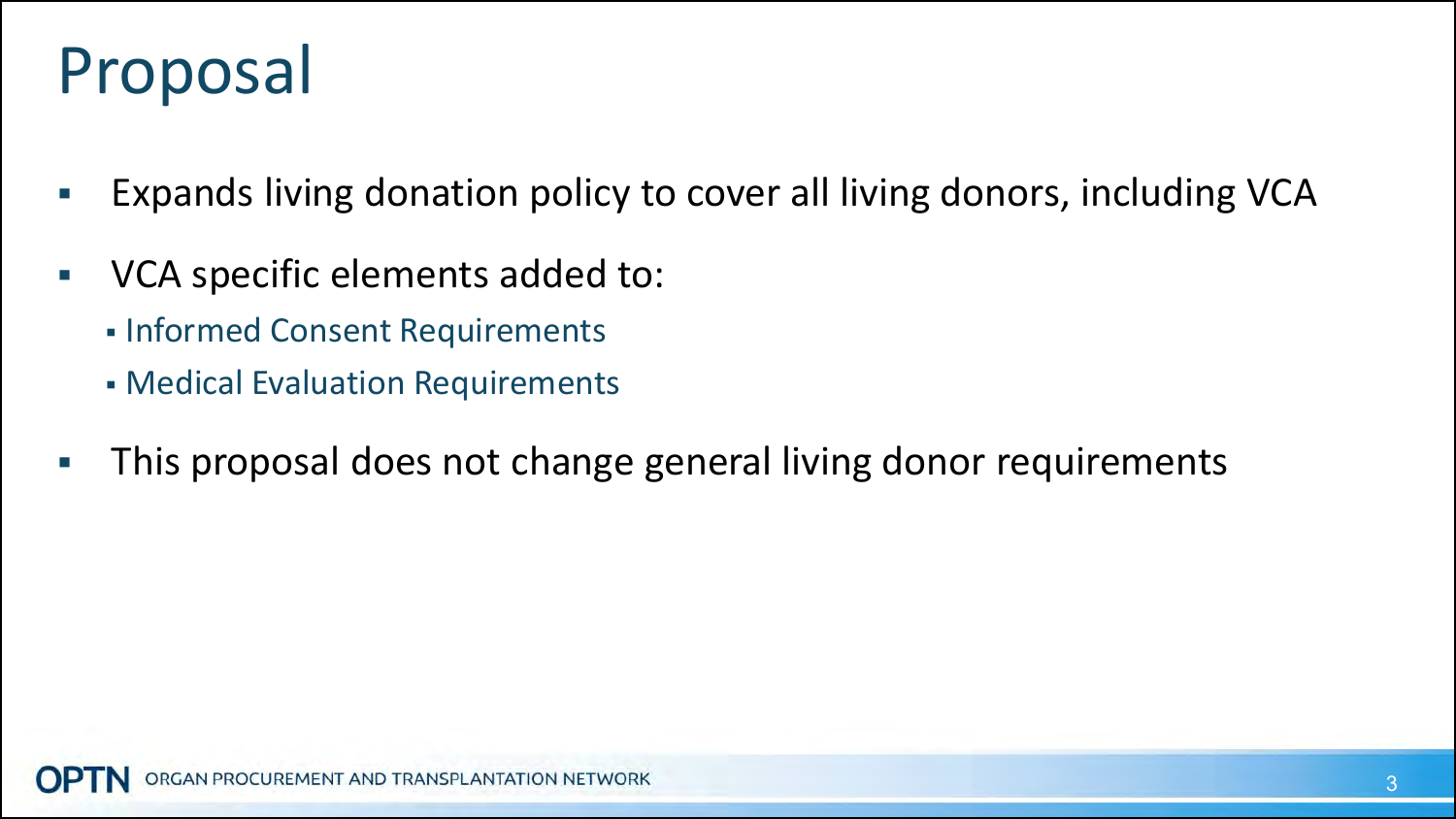### Related Proposals

| <b>Modify Data Collection on VCA Living Donors</b><br><b>Sponsor: VCA Transplantation Committee</b> | • New data collection for living VCA<br>donors<br>• Data collection will be managed in<br><b>UNet</b> |
|-----------------------------------------------------------------------------------------------------|-------------------------------------------------------------------------------------------------------|
| <b>Programming VCA Allocation in UNet</b><br><b>Sponsor: VCA Transplantation Committee</b>          | • Updates policy to reflect that VCA<br>from deceased donors will be<br>managed in UNet               |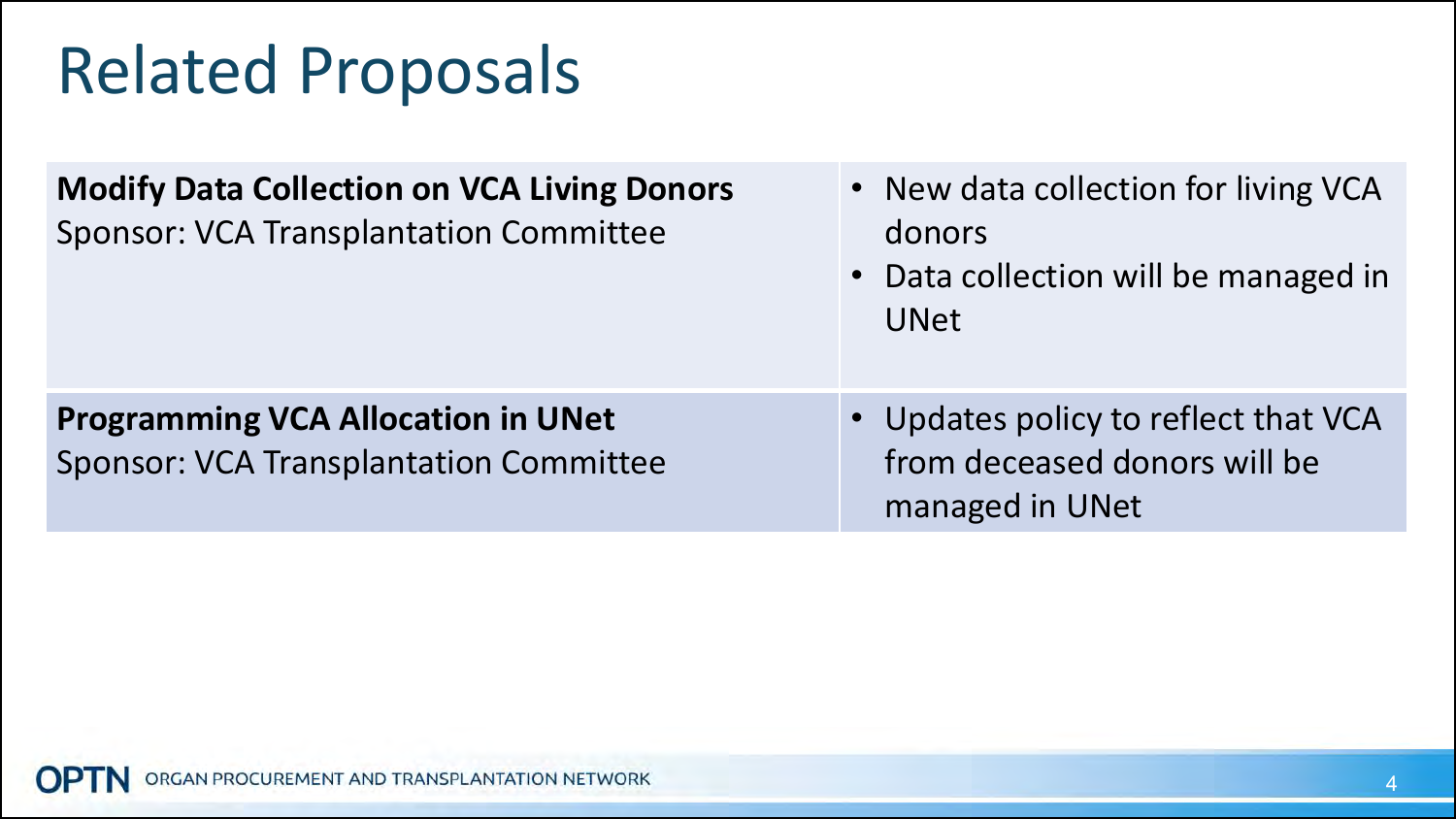### Rationale

- **Living VCA donation, specifically uterus, rising in U.S.** 
	- 19 living donor uterus transplants since 2016
- VCA donation is unique, therefore added VCA specific:
	- **Informed consent requirements**
	- Medical evaluation requirements
- Informed by member expertise, literature, and IRB protocols
- Proposed policy is flexible enough to evolve with the VCA field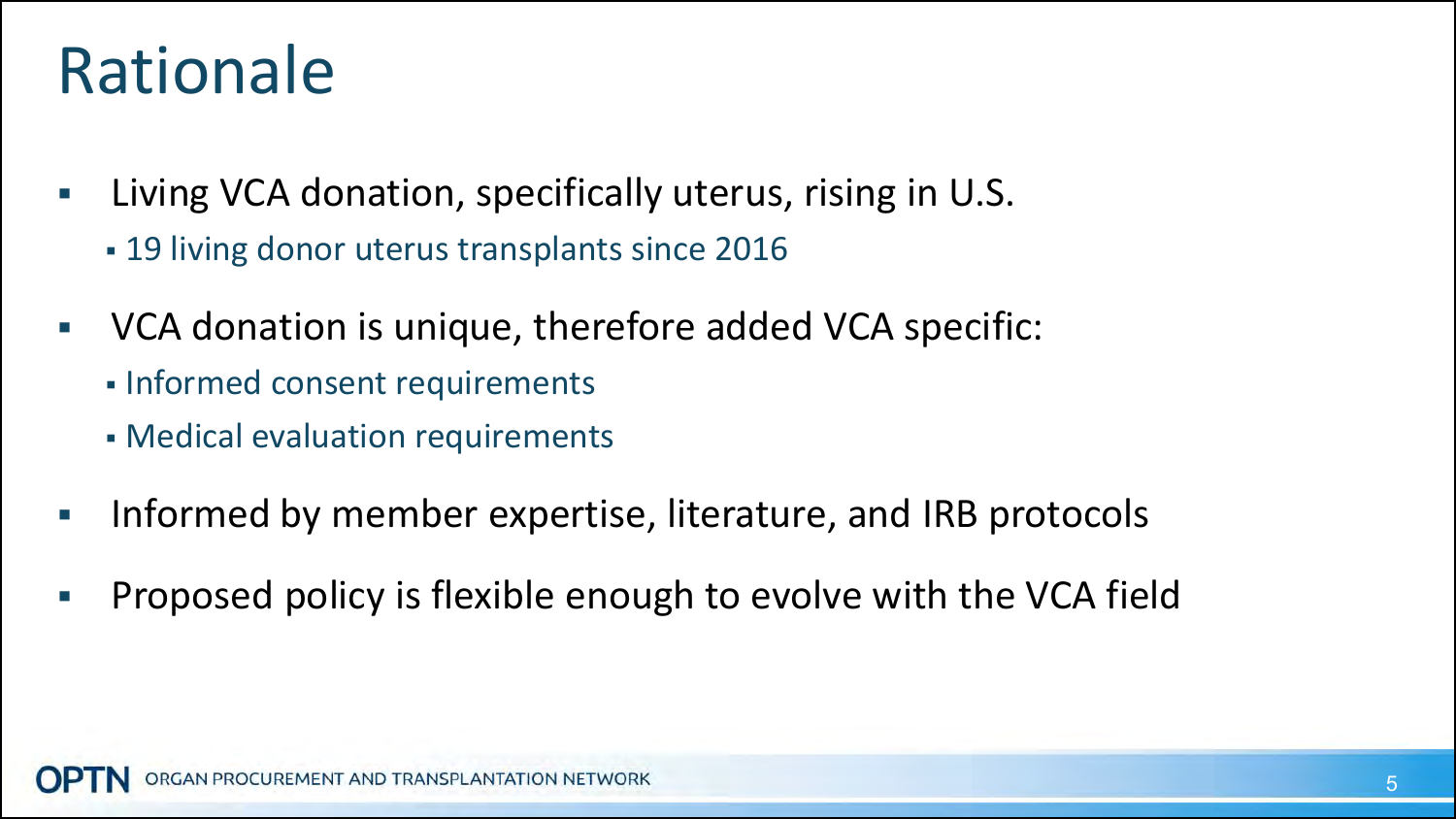### Informed Consent Requirements

| Living non-genitourinary VCA organ donors                                                            | <b>Living genitourinary VCA organ donors</b>                                                                                                                                                                                                                                                               |
|------------------------------------------------------------------------------------------------------|------------------------------------------------------------------------------------------------------------------------------------------------------------------------------------------------------------------------------------------------------------------------------------------------------------|
| Potential surgical risks:<br>• Loss of function<br>• Physical disability<br>• Physical disfigurement | Potential surgical risks:<br>• Bowel injury<br>• Decreased fertility (male)<br>• Inability to bear children (female)<br>• Loss of function<br>• Need for hormonal replacement therapy<br>• Pain or discomfort with intercourse<br>• Physical disfigurement (male)<br>• Urinary tract injury or dysfunction |
|                                                                                                      |                                                                                                                                                                                                                                                                                                            |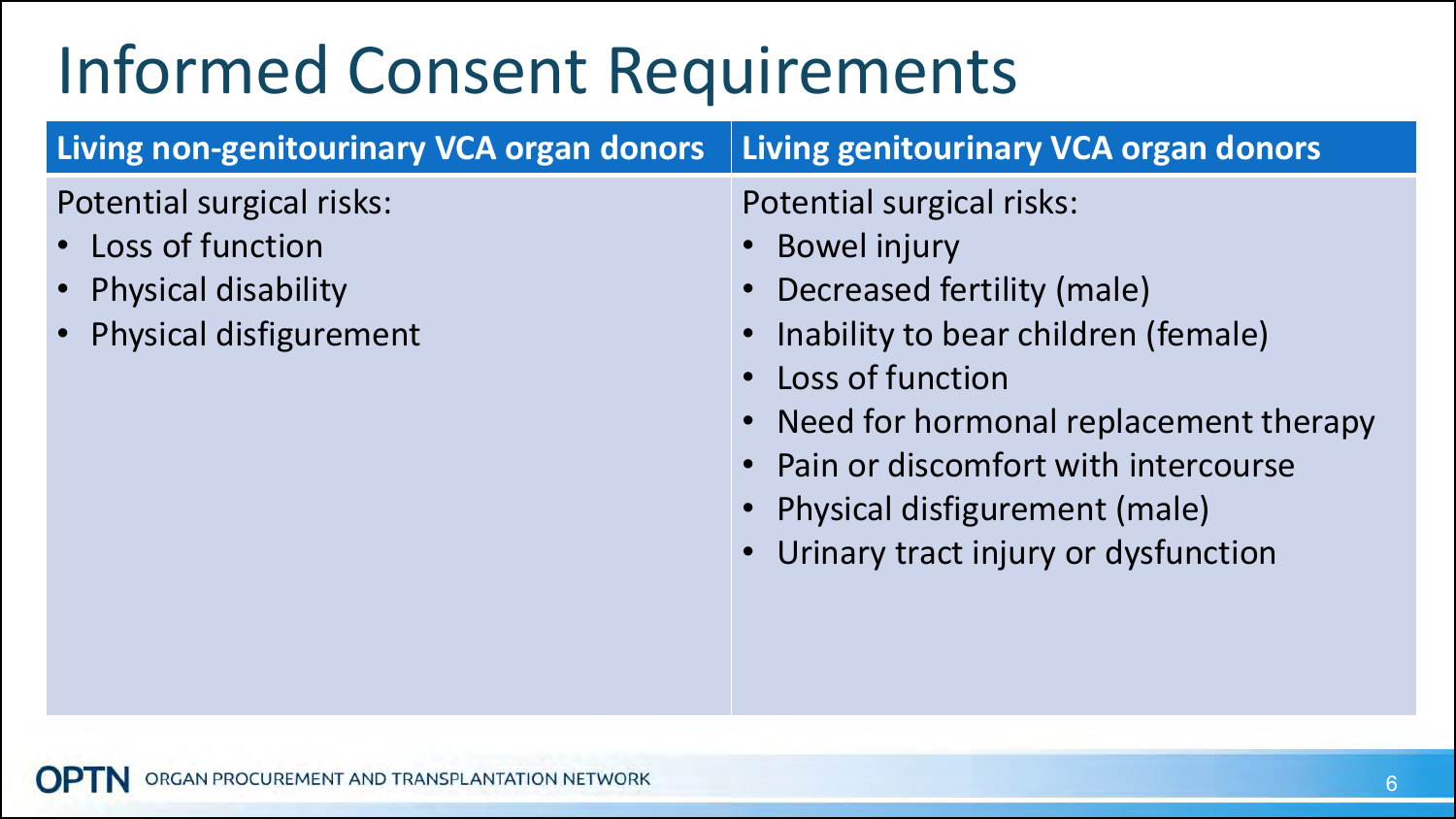### Informed Consent Requirements

### **Living non-genitourinary VCA organ donors Living genitourinary VCA organ donors**

Potential psychosocial risk: Feelings of emotional distress or grief if the transplant recipient does not experience a successful functional or cosmetic outcome

Potential financial impacts: Procedure may not be covered by health insurance

Potential psychosocial risk: Feelings of emotional distress or grief if the transplant recipient does not experience a successful functional, cosmetic, or reproductive outcome

Potential financial impacts: Procedure may not be covered by health insurance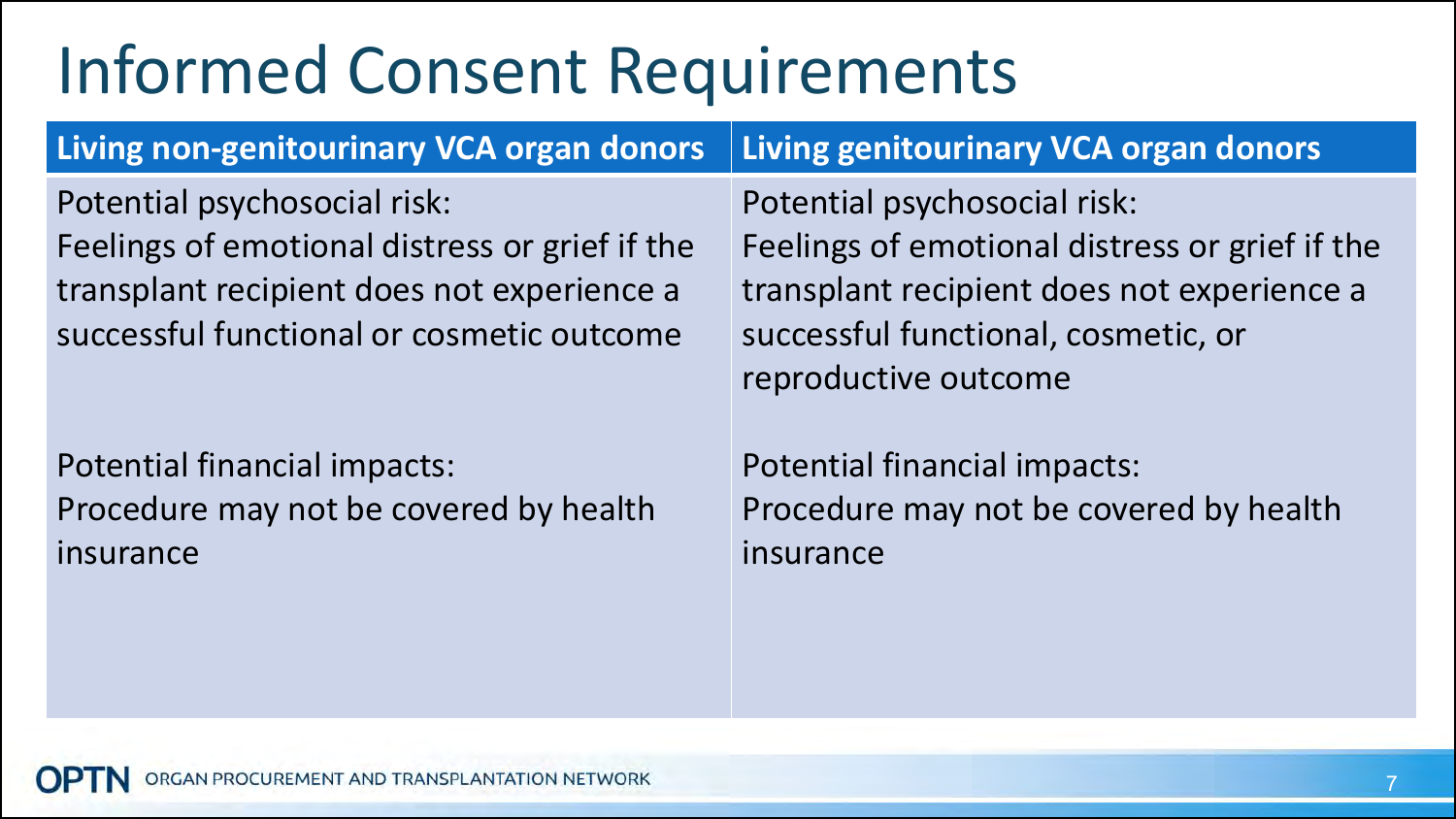### Medical Evaluation Requirements

| <b>Type of donor:</b> | <b>Requirements:</b>                                                                                                                                                                                                                                                                                                                               |
|-----------------------|----------------------------------------------------------------------------------------------------------------------------------------------------------------------------------------------------------------------------------------------------------------------------------------------------------------------------------------------------|
| <b>All VCA Donors</b> | Transmissible Disease Screening:<br>Toxoplasma                                                                                                                                                                                                                                                                                                     |
| <b>Uterus Donors</b>  | Gynecological and obstetric history including prior childbirth<br>Pap smear<br>Pelvic exam<br>Radiological assessment to determine uterus is suitable for transplant<br>Transmissible disease screening:<br>$\bullet$<br><b>Bacterial vaginosis</b><br>Chlamydia<br>Gonorrhea<br>Herpes<br><b>HPV</b><br>Trichomoniasis<br><b>Fungal screening</b> |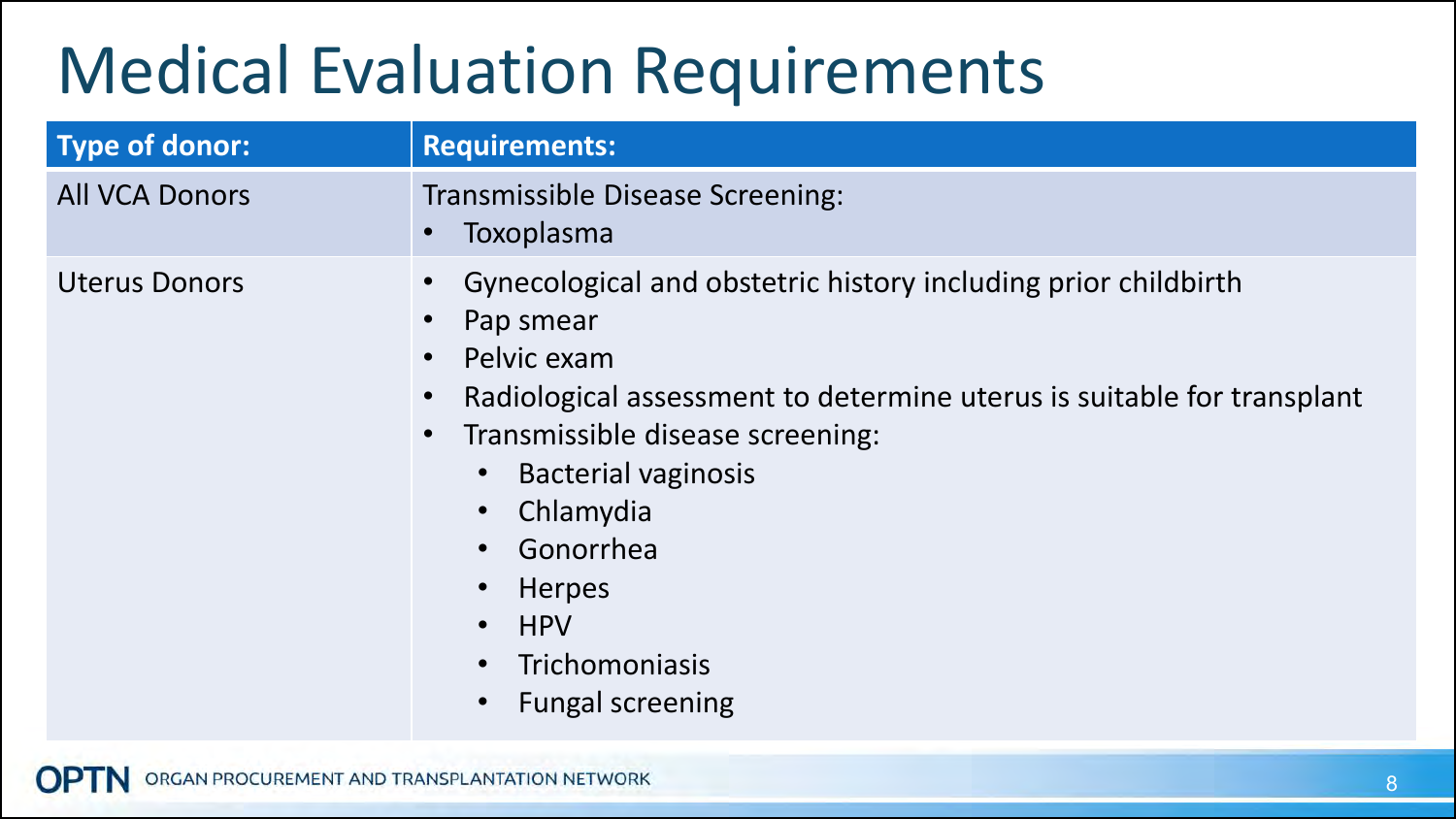### Member Actions

- VCA programs become familiar with new requirements
	- Similar to requirements for other living donor types with some unique elements for **VCA**
- **Include new requirements into hospital protocols** 
	- Informed consent requirements
	- Medical evaluation requirements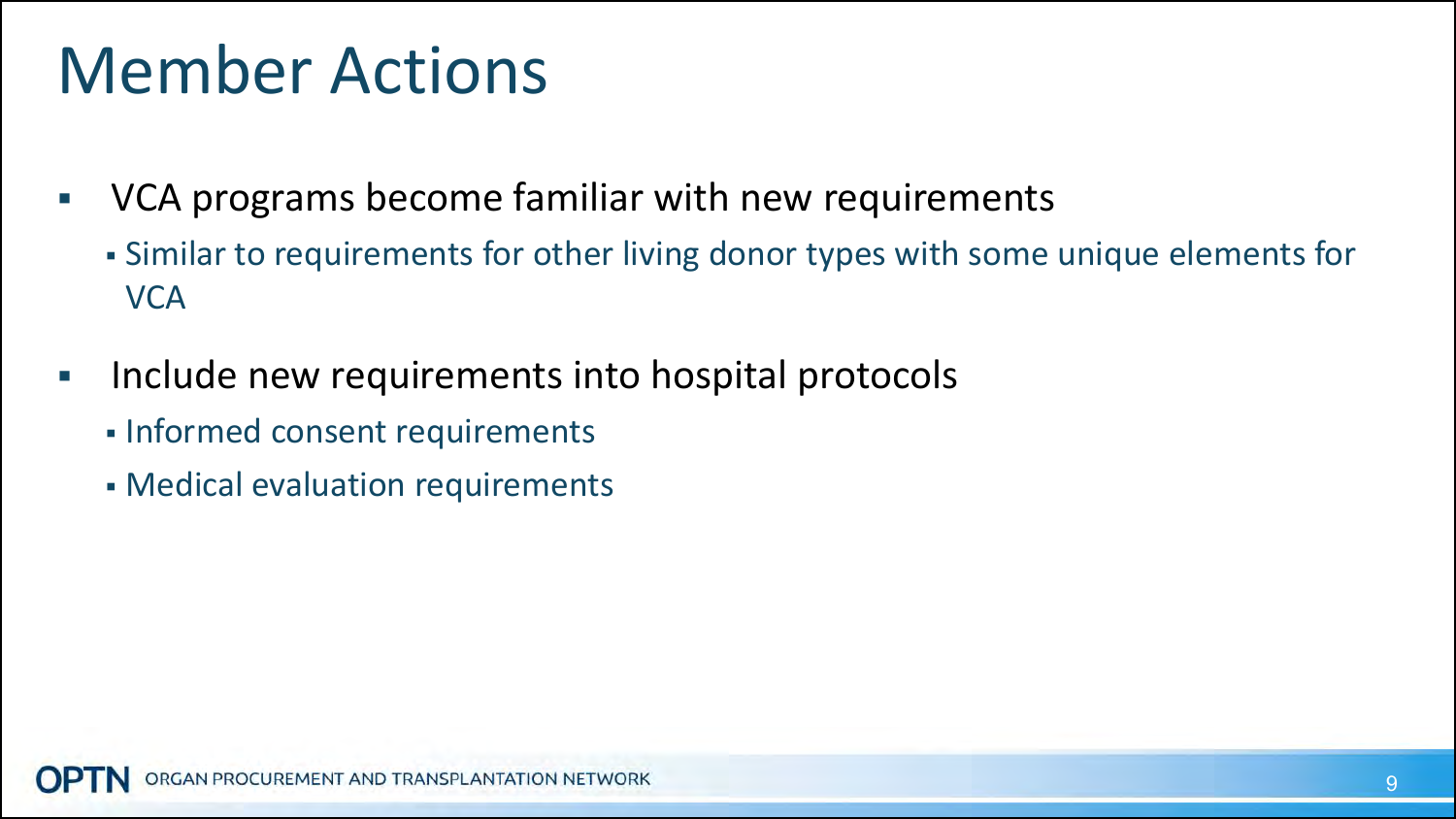### Feedback Requested

- **Are the proposed requirements clear enough?**
- Thoughts on specific informed consent and medical evaluation requirements?
- What else should be included?
- Should toxoplasma be a required test for all living donors (not just VCA)?

### *Please introduce yourself when you speak*

GAN PROCUREMENT AND TRANSPLANTATION NETWORK